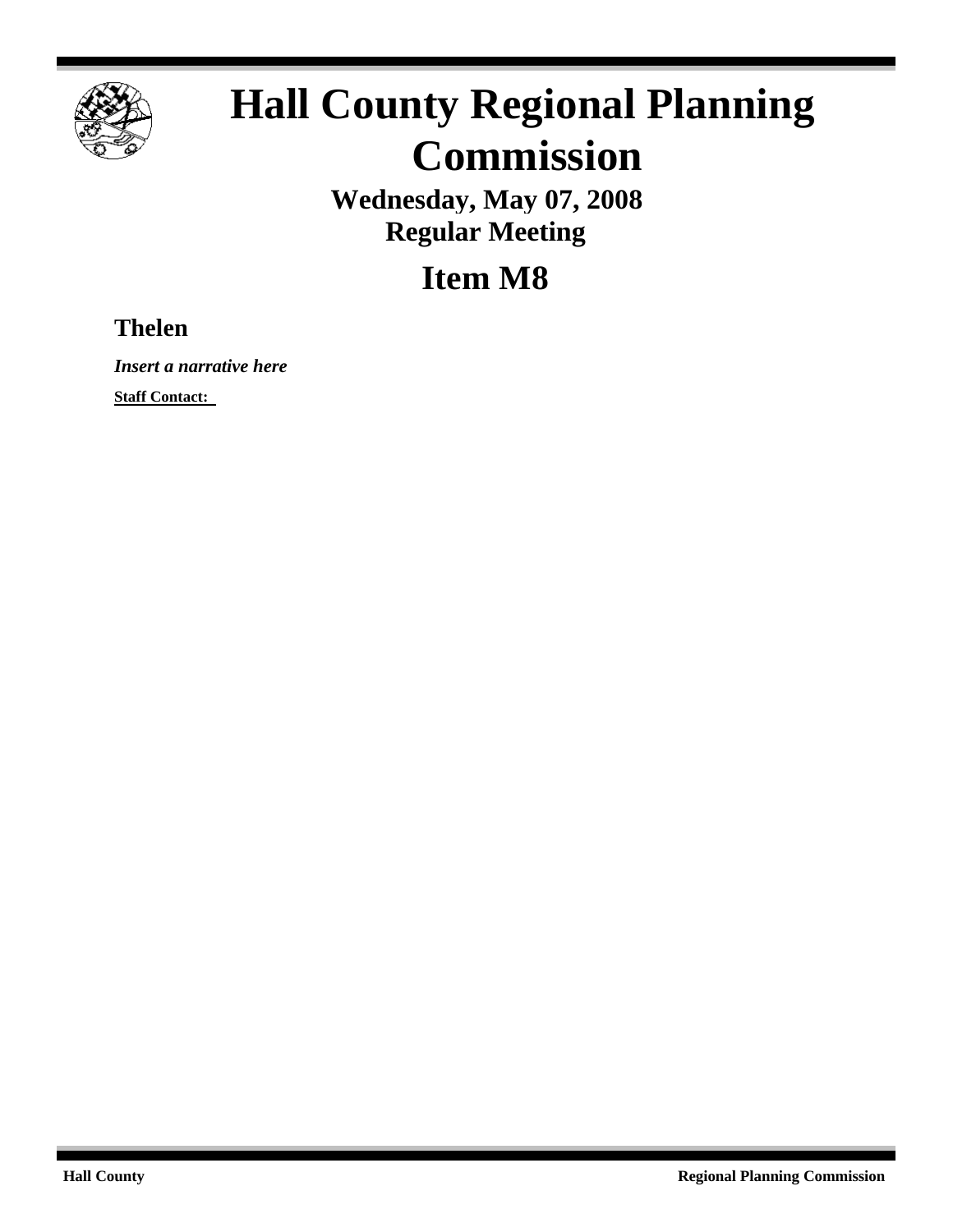April 21, 2008

Dear Members of the Board:

### **RE: Annexation– Annexation of land located North of Green Street and East of Lilly Street. (C-13-2008WR).**

### **RE: Final Plat – Thelen Third Subdivision.**

For reasons of Section 19-923 Revised Statues of Nebraska, as amended, there is herewith submitted a final plat of ThelenThird Subdivision, located North of Green Street and East of Lilly Street in the City of Wood River, Hall County Nebraska.

 This final plat proposes to create 1 lot on a tract of land, comprising a part of Lot Fifteen (15) and all of Lot Sixteen (16) Thelen Subdivision, First Addition to the City of Wood River, Nebraska and a part of the Northwest Quarter (NW1/4) of Section Nineteen (19), Township Ten (10) North, Range Eleven (11), West of the  $6<sup>th</sup>$ . P.M., in Hall County, Nebraska.

You are hereby notified that the Regional Planning Commission will consider this final plat at the next meeting that will be held at 6:00 p.m. on May 7, 2008 in the Council Chambers located in Grand Island's City Hall.

Sincerely,

Chad Nabity, AICP Planning Director

cc: City Clerk City Attorney Director of Public Works Director of Utilities Director of Building Inspections Manager of Postal Operations Rockwell and Associates

This letter was sent to the following School Districts 1R, 2, 3, 8, 12, 19, 82, 83, 100,126.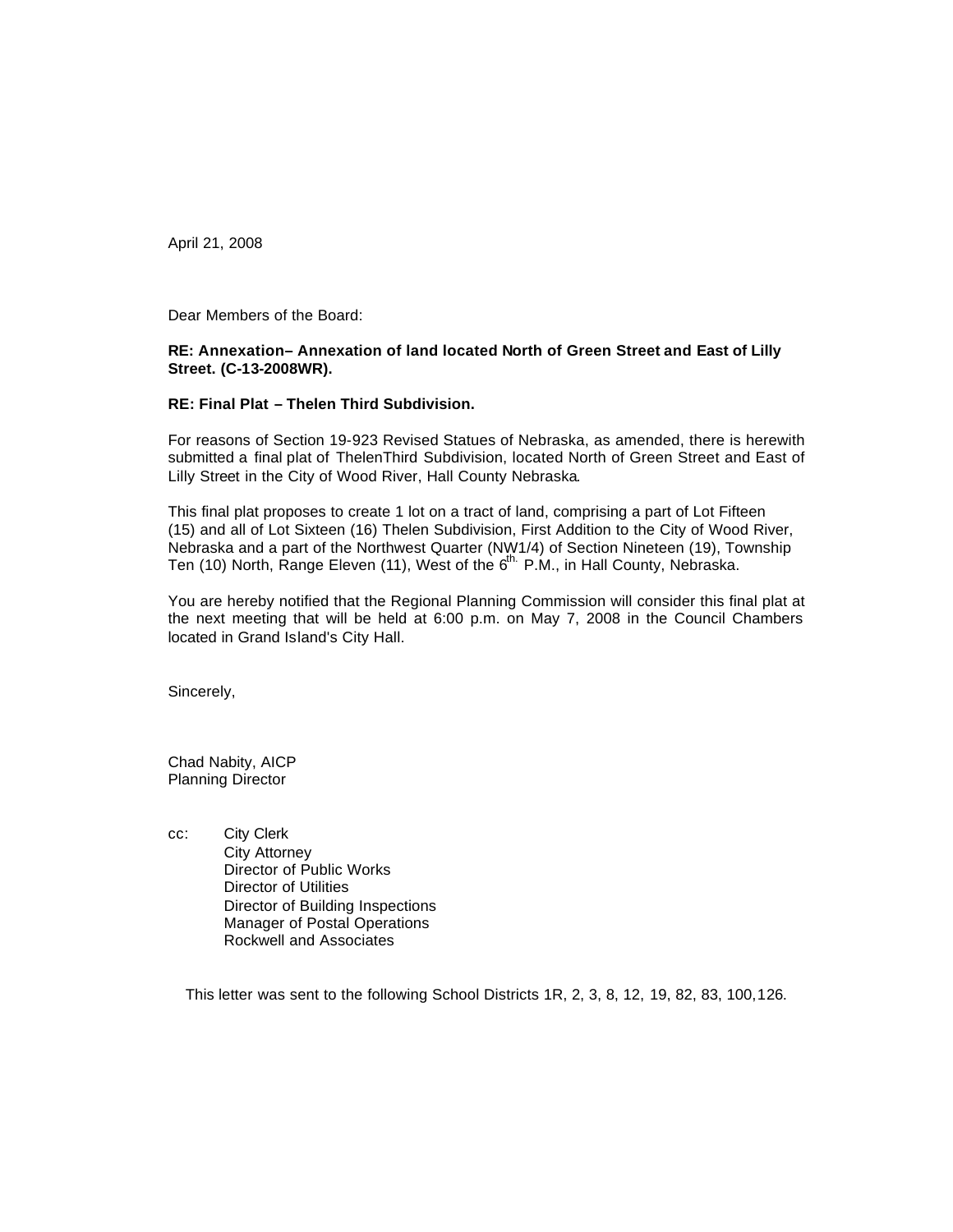